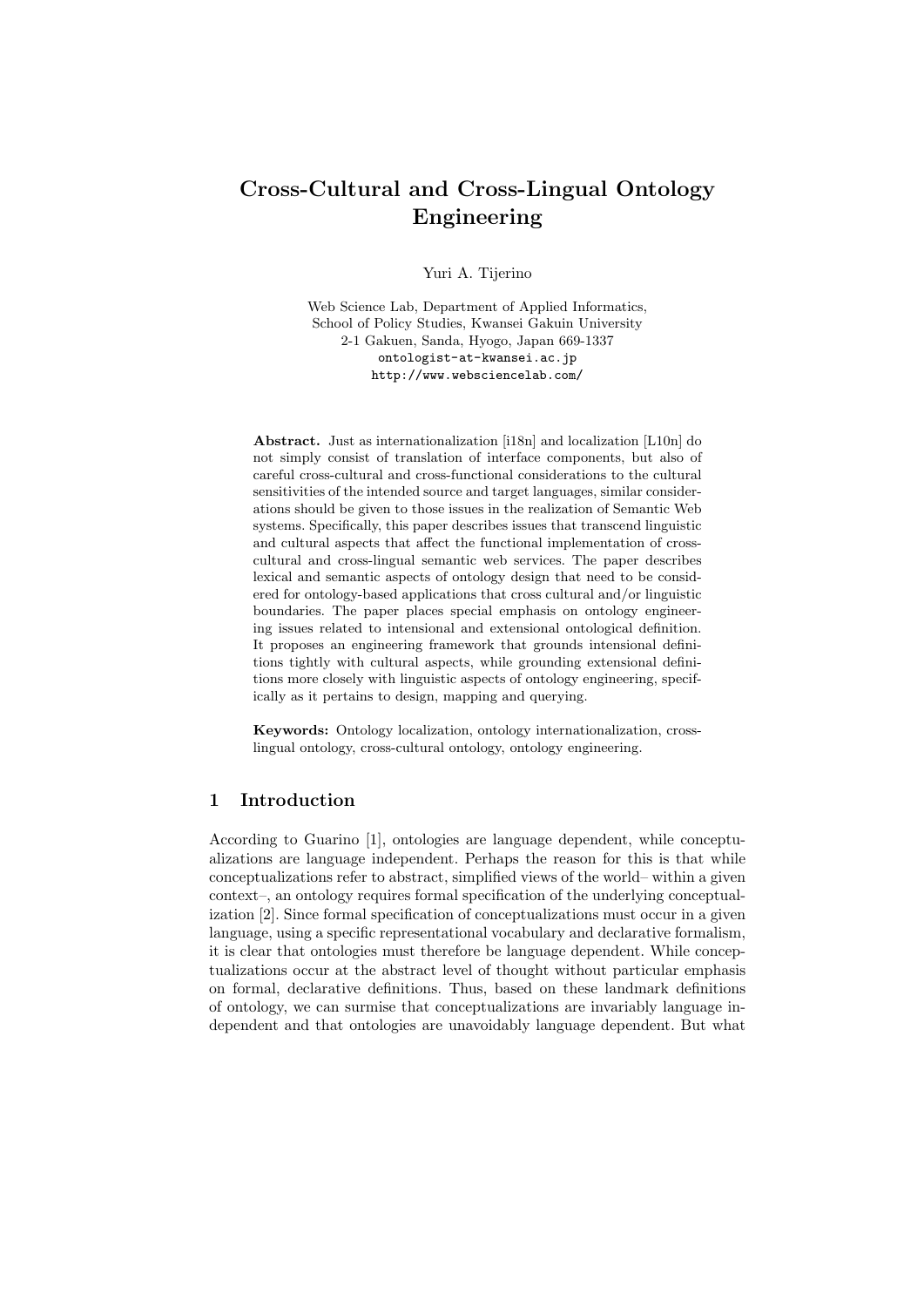about cultural dependency? Are conceptualizations cultural dependent? If so, are ontologies also culturally dependent? Or, can either or both remain culturally independent? These are some of the issues explored in this paper.

In one of the most common application of ontologies nowadays, the realization of the Semantic Web, cultural and linguistic dependency becomes a crucial issue for practical reasons, as pertaining to internationalization [i18n] and localization [L10n] of Semantic Web systems. Although in the context of the Semantic Web, ontologies are in essence intended to facilitate understanding and interoperability by and within software agents, ultimately and inevitably human users must interact at some level with those agents. As the Web audience increases rapidly and crosses ever more cultural and linguistic borders it has become urgent to define best practices for the engineering of cross-cultural and cross-lingual [C3L] ontologies, or approaches for C3L mappings. In other words, best practices and approaches related to ontology i18n and L10n. This urgency becomes self-evident as we realize that as of June 2010, 72.6% of the almost 2 billion Web users–the ultimate audience for the Semantic web–, speak a language other than English [3]. While Cimiano et al. have already identified many of the important issues related to cross-lingual ontology [4], This paper makes an renewed attempt to more broadly describe issues related to ontology i18n and L10n, while taking into consideration relevant cultural as well as linguistic aspects.

In Section 2, the paper describe common practices in software engineering i18n/L10n that are relevant to ontology i18n/L10n. Section 3, discusses the basic premises for intensional versus extensional definitions and how they apply to ontology i18n/L10n. Then, Section 4 introduces 4 basic guidelines for ontology i18n/L10n, while contrasting it to the common practices introduced in Section 2. Section 5 provides final remarks and gives directions for further research in C3L ontology engineering.

### 2 Common software engineering i18n/L10n best practices

In general, software i18n/L10n consists of the following major considerations in software engineering or re-engineering:

- 1. Lexical externalization: pertains to engineering the software so that no text visible to the users is directly embedded into the code. Instead, text is associated to language variables and placed in language resources files commonly referred to as locale files, which can more easily be translated to other languages or locales as necessary. Lexical externalization also involves using an universal character code set, such as Unicode, that can support input and output of any language.
- 2. Grammatical externalization: deals with avoiding the use of any languagespecific grammatical constructs. For example, avoiding concatenations of strings to generate sentences, a common practice that, even if lexical externalization has already taken place, can cause problems during L10n efforts.
- 3. UI externalization: is related to various input and output aspects of the user interface. For one, it is important to allow input of international data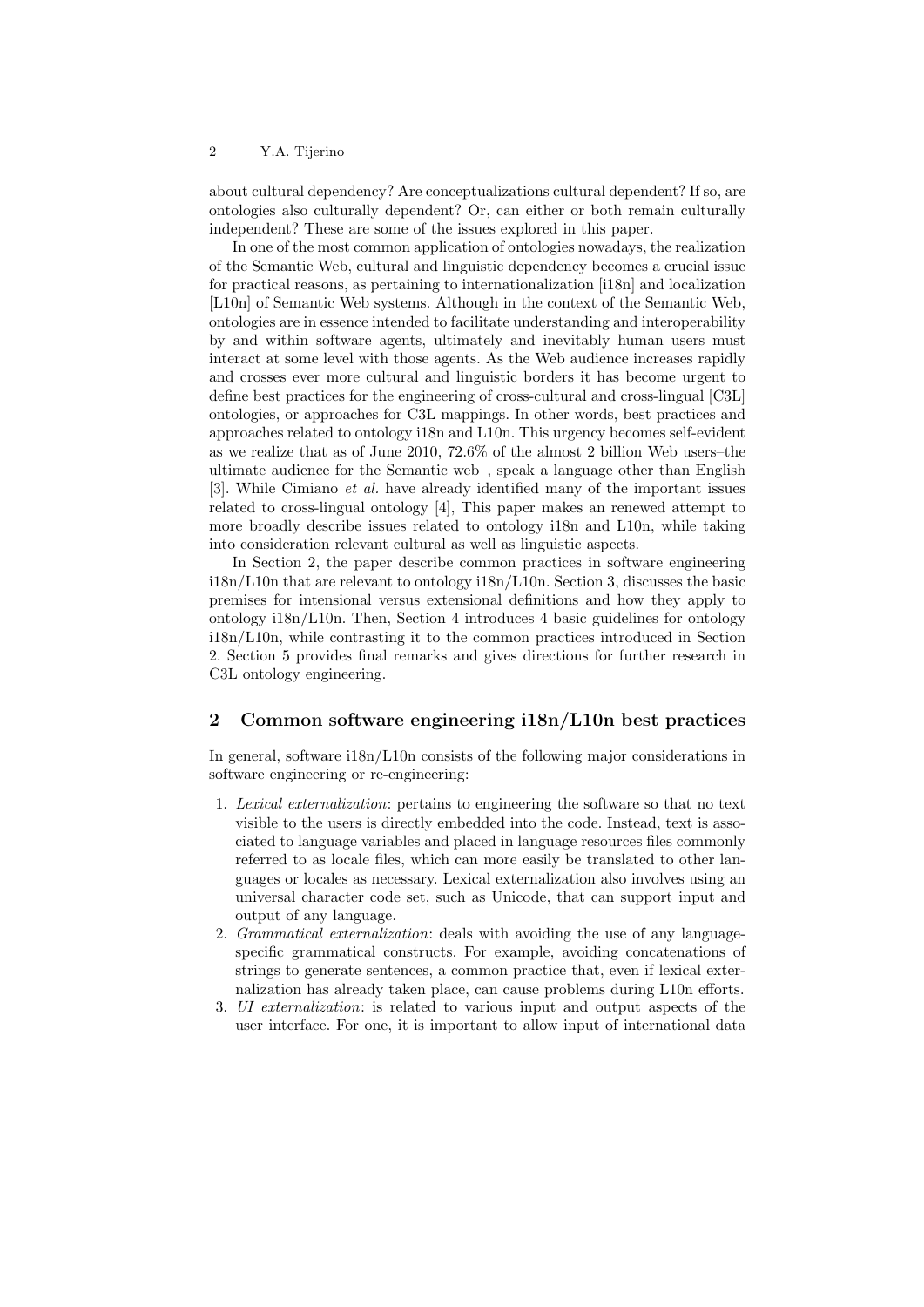and foreign scripts. In addition, it is important to externalize all styling and formatting onto style sheets, because style and formatting are scriptdependent. Other aspects of the UI, such as color schemes and graphics need also be considered for externalization as in some cases they might incorporate cultural aspects that need to be localized.

4. Functional externalization: common functional externalizations consists of using system functions to format dates, which may be formatted differently even in the same language. Other common functional externalizations that are language-dependent in nature, include sorting and script comparison.

## 3 Intensional versus extensional definitions in ontology i18n/L10n

Before we dig deeper into ontology i18n/L10n, it is worth reconsidering the formal descriptions provided by Guarino [1] for intensional definitions versus extensional definitions and how intensional definitions fit more closely with the intended conceptualization of a domain.

On one hand, intensional definitions should capture the intended meaning of concept and relations necessary and sufficient to define a domain. However, the moment those definitions are formalized with a particular language, whether with a formal language or a natural language, the formalized definitions become language-dependent. Nevertheless, some formal languages such as predicate calculus and description logics can do a good job in generalizing the description enough to make the ontology "less" natural language dependent, while still capturing, to great extent, the intensional definition of the conceptualization, because these intensional definitions provide clear and agreeable meanings to the concepts and relations required in order to define the conceptualization formally by unequivocally giving the necessary and sufficient conditions that must be met for the intended meaning to be true. For example, a loose intensional definition of *a live person*<sup>1</sup> is a human being who has been born and is not dead. Being a human being AND being born AND not being dead, are all necessary properties of something referred to as a live person. Failure to meet any of those properties would disqualify that something from being a live person. Also, these are sufficient conditions since anything that is a human being, has been born and is not dead, is a live person, whether it has additional properties, or not, such as it also has a name and is a male, which do not fall within the necessary and sufficient conditions of being a live person.

On the other hand, extensional definitions rely on listing all possible things that are realizations of the conceptualization or its components. For example, we could extensionally define a live person by listing ALL human beings who have been born and are not dead. Although, in this case this definition would prove impractical, it can be very useful for conceptualizations of things that have manageable-size listings. For example, we can arrive to an extensional definition

<sup>&</sup>lt;sup>1</sup> In this paper, labels for conceptualizations are represented in *italics* font.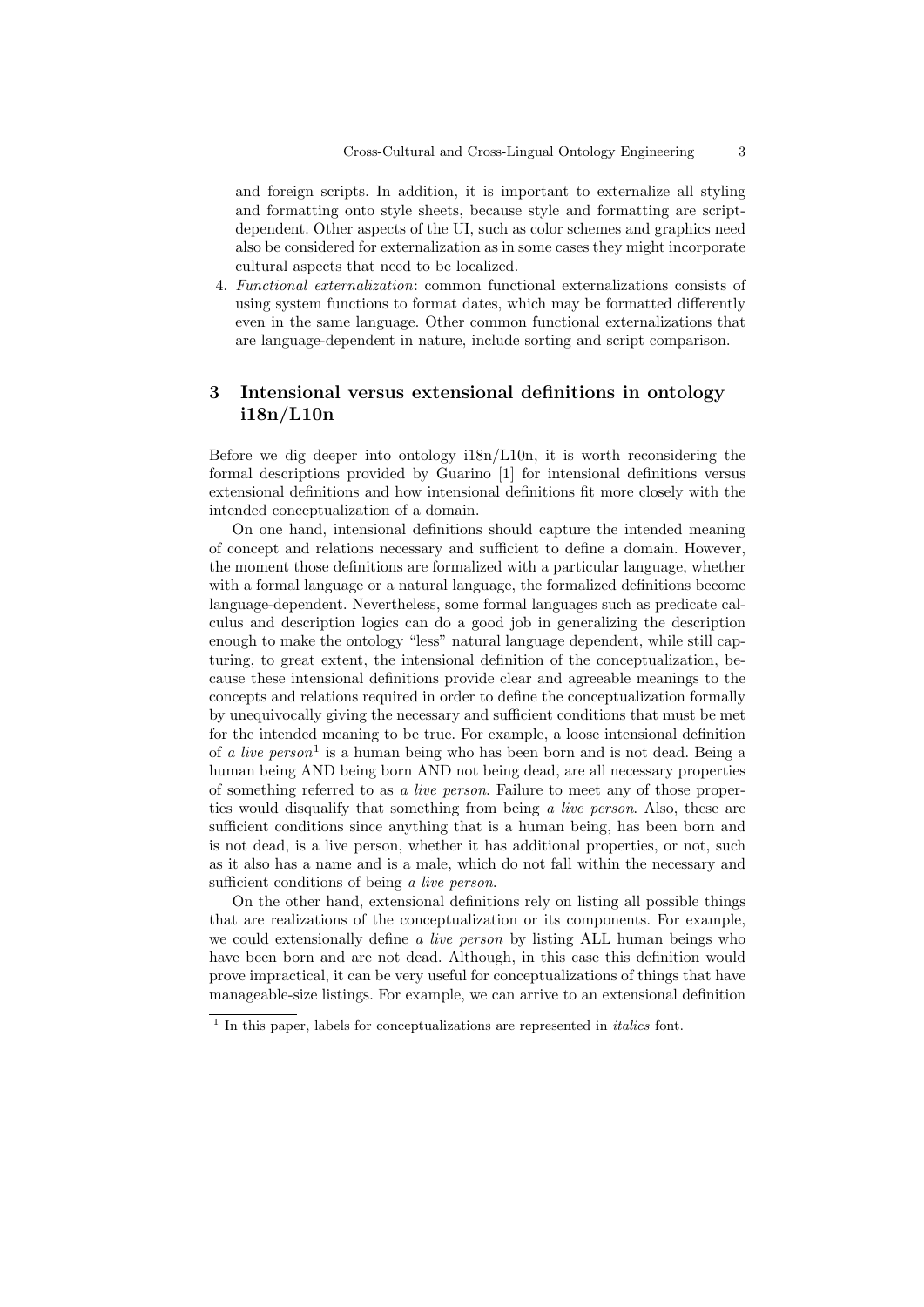of the country called The United States of America by simply listing all the 50 states, territories and other dependencies that compose that country.

Based on this, it seems that ontologies that use intensional definitions for most of its conceptualizations might be better candidates for ontology i18n/L10n, than ontologies that use more extensional definitions. But what about culturaldependencies?

Several examples of a cultural dependency in ontology specifications come to mind from work on a recipe ontology we defined a few years ago for translating English recipes to Japanese and vice versa [5]. At first it would seem that a recipe ontology should work for either Japanese and English. After all, in its simplest form, a recipe consists of a list of ingredients, their amount thereof, and a set of instructions on how to combine the ingredients to prepare the intended dish <sup>2</sup> . First, we developed independent ontologies that best fit existing recipe resources in Japanese and in English. When we tried to map equivalent conceptualizations between both ontologies, we run into problems that were caused by language and cultural dependencies of the underlaying conceptualizations of the resources used. An example of a language dependency was in the conceptualizations of some of the units of measurement, not simply the difference between the system and the English systems, but in more subtle measurements like  $a$ cup, which although very similar conceptually as a unit of measure are not exactly equivalent. As it turns out, a Japanese cup is approximately 0.8 the size of a English cup. Once we realized this and made the necessary adjustments to the ontology to define a cup with more lower-level intensional definitions, which used common units of measurement, the problem could be easily solved. However, this was not the case when we came across some of the conceptualizations about the ingredients themselves, which tend to be more culturally biased. For example, chicken recipes corresponded nicely from the Japanese ontology with the English counterpart, but problems surfaced when attempting to use ingredients that simply did not exist on the counterpart ontology. For instance, turkey is an ingredient commonly found in traditional English-language recipes. But since turkeys are indigenous to the Americas and almost not-existing in Japan<sup>3</sup> it was necessary to make substitutions with other ingredients like large chicken or pheasants. Although making substitutions of ingredients of such importance in a recipe might not always be practical, they are not uncommon. As an illustration, American expatriates have been known to substitute the bird, an American colloquialism for turkey, for chicken or pheasant. Particularly in Japan, where it is not only hard to acquire turkeys, but difficult to find an oven large enough to prepare it. It is important to realize that normally when substitutions such as this are made, they are not random. In most cases, it seems more appropriate, in the intensional sense, to substitute the bird with something related, such as chicken or pheasant, rather than with something more unrelated, such as octopus

 $2$  Notice that this is a loose intensional definition of the conceptualization of recipe, which is culturally independent.

<sup>&</sup>lt;sup>3</sup> In Japan, a few specialty stores that cater to the expatriate community stock turkeys on a seasonal basis.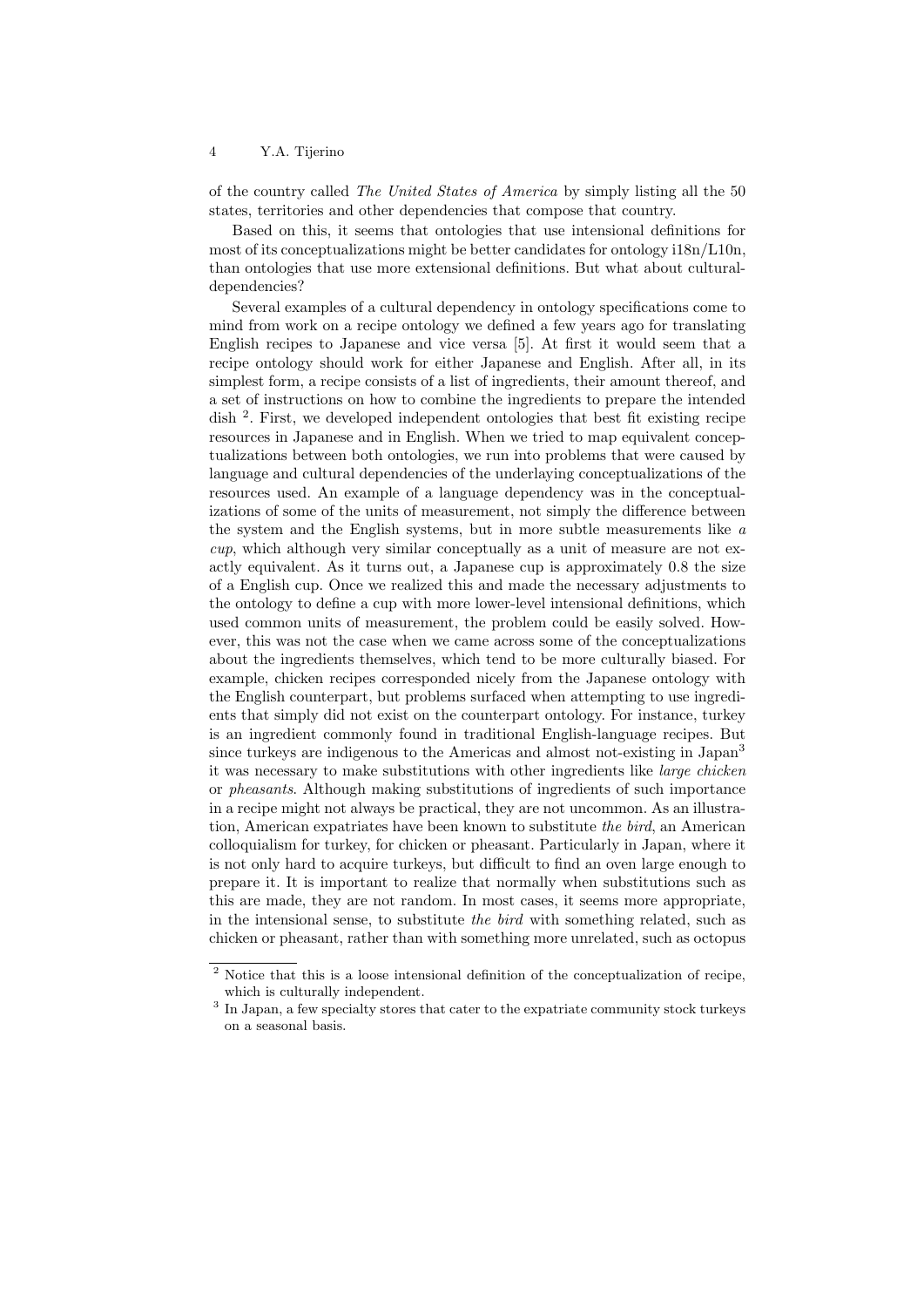or potato chips. Thus, it is reasonable to mistakenly conclude that cultural dependencies in conceptualizations can be resolved through the use of intensional definitions that subsume the target conceptualized things found to be culturally dependent. In this case, poultry, a less culturally-dependent conceptualization, subsumes the conceptualizations of turkey, chicken and pheasant. Alternatively, and more practically we might conclude that cultural dependencies in conceptualizations should be resolved through the use of subsuming extensional definitions with high-degree of overlap with respect to the target conceptualized things found to be culturally dependent. In this case, turkey, chicken and pheasant might have been defined as extensions of conceptualization of poultry in the English-language recipe ontology, while niwatori and kiji, the respective equivalents of chicken and pheasant in the Japanese-language ontology, are extensions of the conceptualization for torirui, the equivalent of poultry.

The ontology purist might argue that this is not a cultural dependency issue in the ontological sense, but a problem of incompleteness, that can be resolved by "fixing" the Japanese-language ontology or its underlying conceptualization, by inclusion of intensional or extensional definitions for turkey. However, this can prove impractical since neither are turkeys common in Japan, nor are most cooking implements such as American-sized ovens, smokers, or deep-fry pots. Thus it is more practical to resort to ingredient substitution, through either of the methods described in the previous paragraph.

Based on this discussion, let's now describe a set of best practices for i18n ontology engineering.

#### 4 Recommendations for ontology i18n/L10n

In a way, externalizations, as described in section 2, can be thought of as special kinds of extensional definitions. Particularly in the case of lexical externalizations, this holds true because the language variables are really data containers for a specific extensional definition of a conceptualization, which is defined by all the possible lexical variations of the conceptualized thing given by the listing of all locale variation associated with the conceptualized thing. For example, the language variable username conceptualizes the unique identifier for a user, while the associated locales, such as (English:''user name'')<sup>4</sup>, (Japanese:''yu-za ne-mu''), (Spanish: ''nombre del usuario''), provide the listing for the extensional definition of the conceptualized thing, that is, the username. With this in mind, based on cumulative experience in mapping ontologies across languages, taking into consideration the cultural aspects as well as the language aspects, and borrowing from common software engineering i18n/L10n best practices described in 2, the following recommendations come to mind for  $i18n/L10n$  in ontology engineering.

<sup>4</sup> Notice that (English:''user name'') represents pseudo-code, thus the courier font, for a localized string, where English represents the locale and ''user name'' is the actual localized string.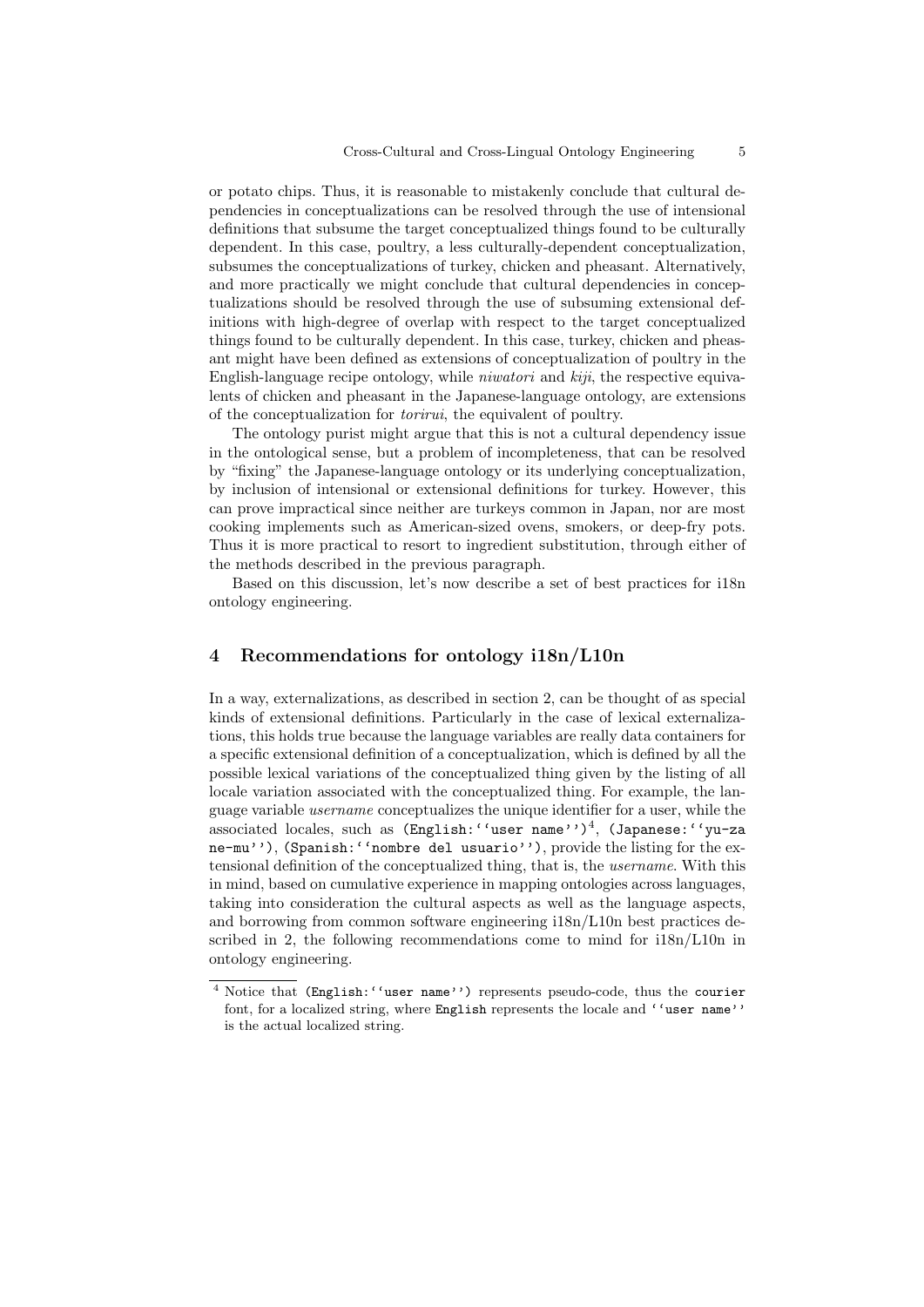1. Lexical definitions are best represented with externalized extensional definitions:

Lexical definitions, which occur at the lexical layer [4], usually consists of declaration of the labels associated with the conceptualized thing being described for a particular language. Analogously to lexical externalization in software engineering i18n, it is a good idea to externalize lexical definitions so that they can be localized to other languages without major changes to the ontology itself. In reality, lexical definitions are deeply internalized in most ontologies, and just as in non-internationalized software, it is costly and time consuming to attempt externalizing those definitions. This problem is closely associated to the debate of when it is appropriate to declare something as a concept, an instance or a relation. Noy and MacGuiness [6] refer to this a problem of granularity and leave the decision up to the ontology engineer claiming that it depends on the application of the ontology. Although Nagypal provides a more specific method, based on whether something is a kind of  $X$  or not, to decide whether to make something a new concept or an instance, this distinction is not always so clear [7]. Since so far most ontologies were designed with no i18n/L10n in mind, these loose methods were practical for most ontology applications, however, in the case of the Semantic Web, which needs to work across multiple languages, a more specific methodology is required.

What we need is an externalized extensional definitions, which as the name implies, are extensional definitions that can be externalized from the ontology specification. Data Frames, introduced by Embley [8], which have been used successfully for data extraction ontologies for data extraction from datarich unstructured documents [9], data extraction from the Web [11], formation of database queries from natural language [12], and ontology generation from tables [13] among others.

Externalization of extensional definitions through data frames, in its simplest form, consists of listing the possible lexical members of a conceptualized thing. In its more complex form, it consists of describing what those lexical members might "look like", by generalizing possible variations, describing position within a document, identifying what other related lexical terms might be close to it, and other relevant lexical properties. Figure 1 shows an example of what an externalization of an extensional definition for the conceptualization of Price might look like in Web documents or in human queries in the English language. Figure 2, shows the actual language locale file for English, where those externalizations are stored. Basically, we can now create one of these files per language we want to support with the ontology. More recently, we successfully applied this approach for formation of structured queries from English, Japanese and Chinese to query monolingual web services [14]. This was possible, because we externalized the extensional definitions using the data frame approach described above.

2. Semantic declarations are best represented as intensional definitions:

As opposed to software engineering, where grammatical externalization is recommended to avoid language dependency, in ontology i18n it is recom-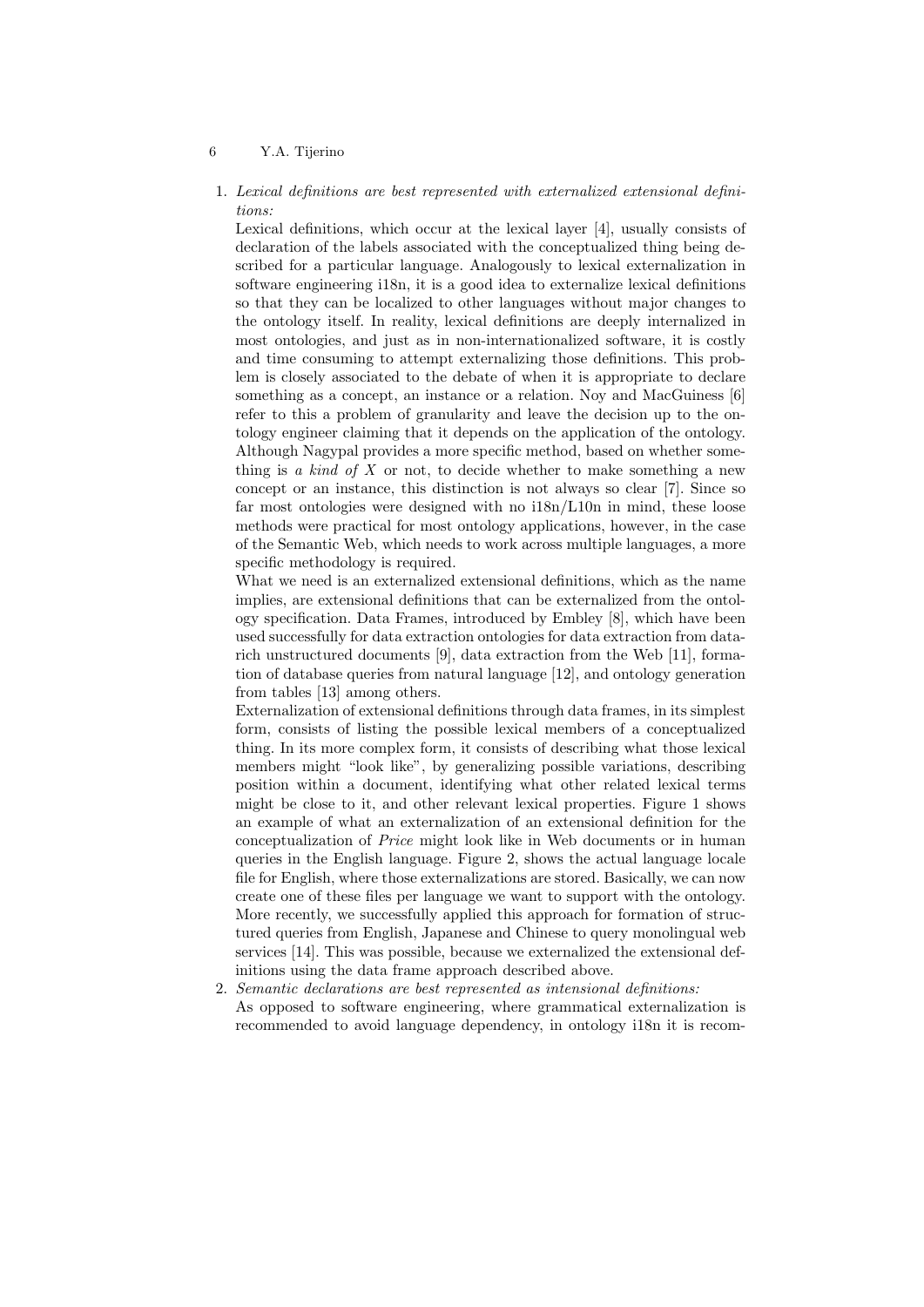#### Price

```
internal representation: integer
external representation: getExtension(locale,price-external-representation)
context keywords: getExtension(locale,price-context-keywords)
...
LessThan(p1: Price, p2: Price) returns (Boolean)
context keywords: getExtension(locale,lessThan-context-keywords)
...
```
Fig. 1. Example of an externalized lexical definition for the conceptualization of Price in Web documents.

```
%%Locale file for English
price-external-representation = \f1-9 \d{0,2},?\d{3} | \d?\d [Gg]rand | ...;
price-context-keywords = price|asking|obo|neg(\.|otiable)| ...;
   ...
lessThan-context-keywords = (less than | \lt | under | \ldots)\s*{p2} | \ldots...
```
Fig. 2. Example of the contents of an externalized language locale file for English.

mended that semantic declarations should, in most cases, take the form of intensional definitions. The reasons for this should be clear by now. An ontology is an specification of a conceptualization [2] and since conceptualizations are language-independent [1], it only makes sense that semantic declarations should be closer to the conceptualization layer [4]. In the Semantic Web, in particular, semantic declarations are intended for machine processing, although in some cases they might help humans understand the conceptualizations of the underlying domain. In either case, semantic declarations, which consist of formal declaration of semantics through formal languages such as KIF, Ontolingua or OWL. It is possible to make lexical declarations with these language, too, but as a good ontology i18n practice, these formal languages should be used for intensional descriptions of the entities properties, entity interrelations and non-lexical entities within the conceptualization. If, for some reason, it is necessary to provide extensional semantic declarations, these should be externalized to allow efficient ontology L10n.

3. Cultural-relevant aspects are best represented as extensional definitions:

Based on the discussion in Section 3, when cultural dependencies in conceptualizations can be identified, they should be defined extensionally. This might not always be possible due to some unavoidable cultural biases that occur during conceptualization, but that can be avoided to some extent by consciously describing the conceptualization with at least more than one culture in mind. In particular, our approach to extended extensional definitions through data frames, which provide templates for such extensional definitions, might provide clues as to what might be considered cultural-relevant aspects of the conceptualization.

Particularly, there are conceptualizations that, with little care, can be identified as culturally biased. One exemplar conceptualization is that of address,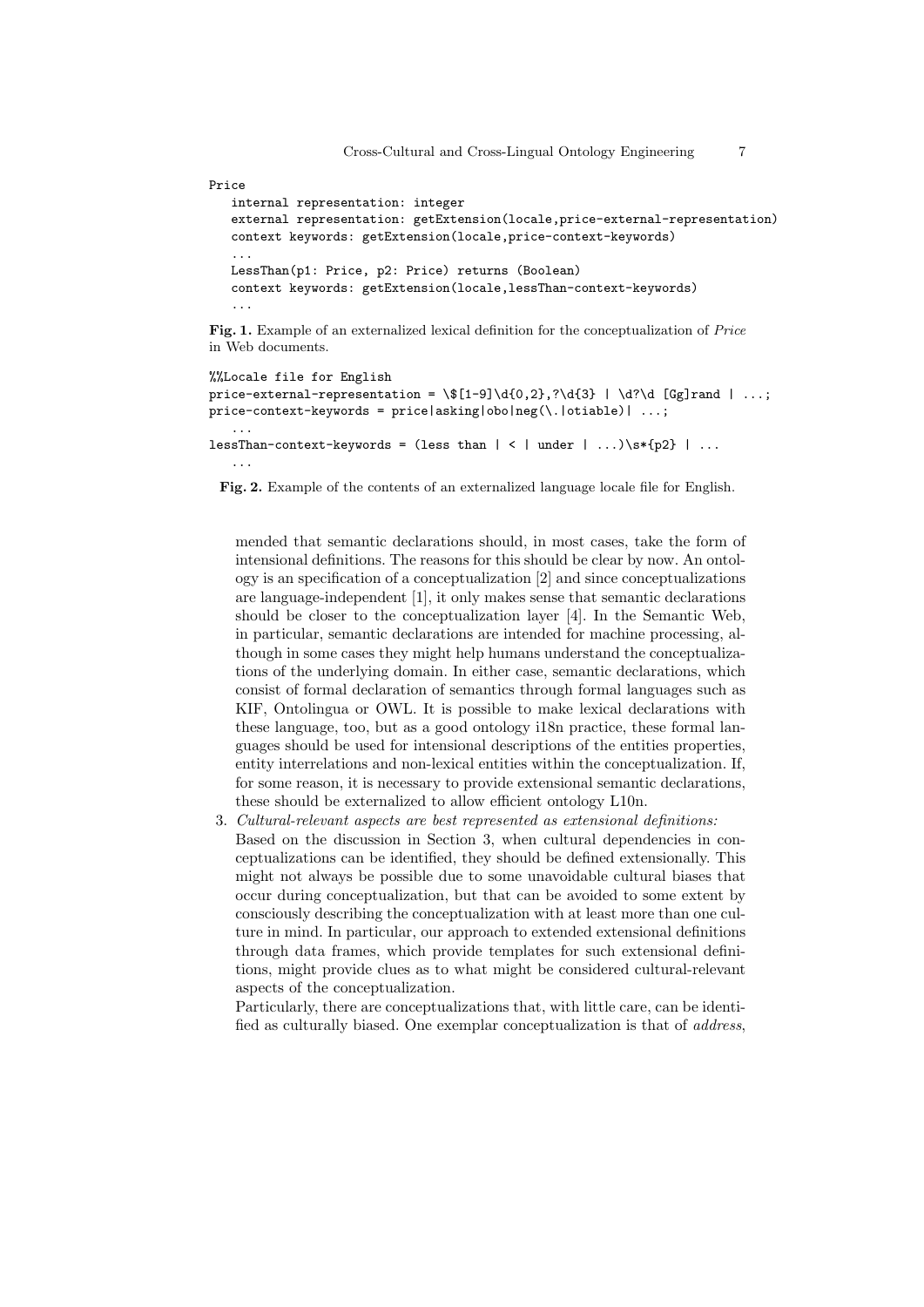which varies from country to country. Thus, defining an *address* in ontology as being composed of street-number, street-name, street-postfix, unit-number, city, county, state and zip-code, is culturally-biased to the United States of America. However, conceptualizations for address are very different in other countries, for instance, in Japan, where addresses do not have equivalent conceptualizations to most of these American-biased ones. Although, most cultures do share the conceptualization of address, perhaps as benefit of their postal services, it is a mistake to assume that the aggregate conceptualizations for address must, therefore, be the equivalent. The answer is to define address extensionally and externalize the definition so that it can be effectively localized. Again, our framework, based on data frames, provides a firm candidate for these externalizations. Figures 3 and 4, show an example of how to externalize these cultural-dependencies for addresses.

#### Address

```
internal representation: array
external representation: getExtension2Array(locale,address-external-representation)
context keywords: getExtension(locale,address-context-keywords)
...
```
Fig. 3. Example of an externalized cultural-dependent definition for the conceptualization of Address for multi-lingual Semantic Web applications.

```
%% Locale file for US-English
address-external-representation = [street city state zip-code]
address-context-keywords = (address | domicile | place ...)
street = regex for US street address goes here!
city = ([a-zA-Z]+|[a-zA-Z]+\s[a-zA-Z]+)$
state = getListFromLocaleFile(US-English,stateList)
Zipcode = ((\d{5} - \d{4}))((\d{5})...
%% Locale file for Japanese
address-external-representation = [yubinbango, fu-ken-to,shi-ku-gun, cho-mura,chome-ban, banchi]
yubinbango = ((\d{3}-\d{4})\fu-ken-to = getListFromLocaleFile(Japanese,fuKenToList)
shi-ku-gun = getListFromLocaleFile(Japanese,shiKuGunList)
cho-mura = getListFromLocaleFile(Japanese,choMuraList)
chome-ban = Regex goes here
banchi = Regex goes here
...
```
Fig. 4. Example of an externalized lexical definition for the conceptualization of Address for multi-lingual Semantic Web applications.

4. Functional aspects are best represented as extensional definitions: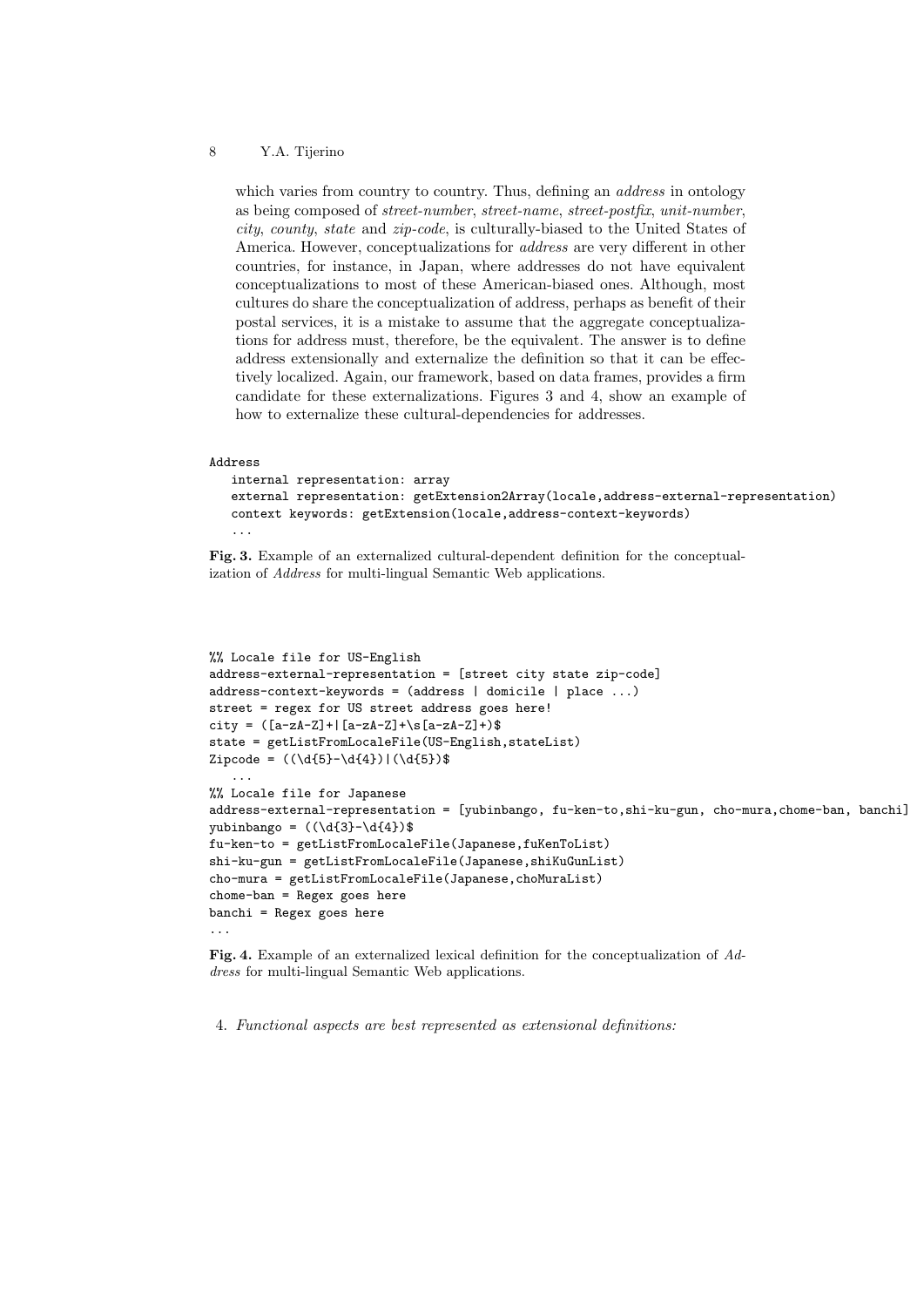Functional-aspects of ontological design, are also an important aspects that need to be considered and are closely related to cultural aspects of the conceptualization. Functional aspects of ontology design come into play when functional transformations of data of some kind or another needs to be embedded in the ontology itself. For example, a conceptualization for location might take multiple culturally-biased forms. In the example above, the conceptualization of address was identified as culturally-biased. For the purpose of this discussion, let's assume that location, is intensionally defined as the global coordinates on a mapping service. Let's assume further, that we did not have existing services such as Google Maps, Yahoo Maps, Bing Maps or other mapping web service, which currently offer global address to coordinates translation. For this kind of problem, it becomes necessary to externalize this functional aspect so that it can be localized accordingly. Another more realistic example comes from the recipe ontology introduced earlier, where measures and their conversions were also culturally dependent. For example the measure of cup in the Japanese system was different from the measure of cup in the English-language system. Figure 5, shows an example of how this kind of functional definitions can be externalized.

Cup

```
internal representation: string
...
convert2Locale(c1: cup1, locale) returns (Real)
...
```
Fig. 5. Example of an externalized lexical definition for the conceptualization of Address for multi-lingual Semantic Web applications.

### 5 Final Remarks

Section 4, introduced the premises for an ontology i18n/L10n framework, which is based on re-purposing data-extraction ontologies as described by Embley [8– 11]. The framework was originally tested with a data-extraction ontology that enabled cross-lingual querying of car ad Web sources either in English in Japanese [15]. The Web sources were originally in English and the ontology was used for parsing the queries, which could be made either in English or Japanese. The framework was then independently refined for querying a Japanese restaurant web service, through a restaurant ontology, for which the extensional specifications for the conceptualizations were externalized into data-frames and populated with Japanese, English and Chinese locales. [14]. Again, the ontology can be used to parse the queries in those languages to generate web service queries to query the Japanese web service. Using this framework, we can further expand the languages supported by the restaurant ontology, by simply creating and populating the necessary locale files.